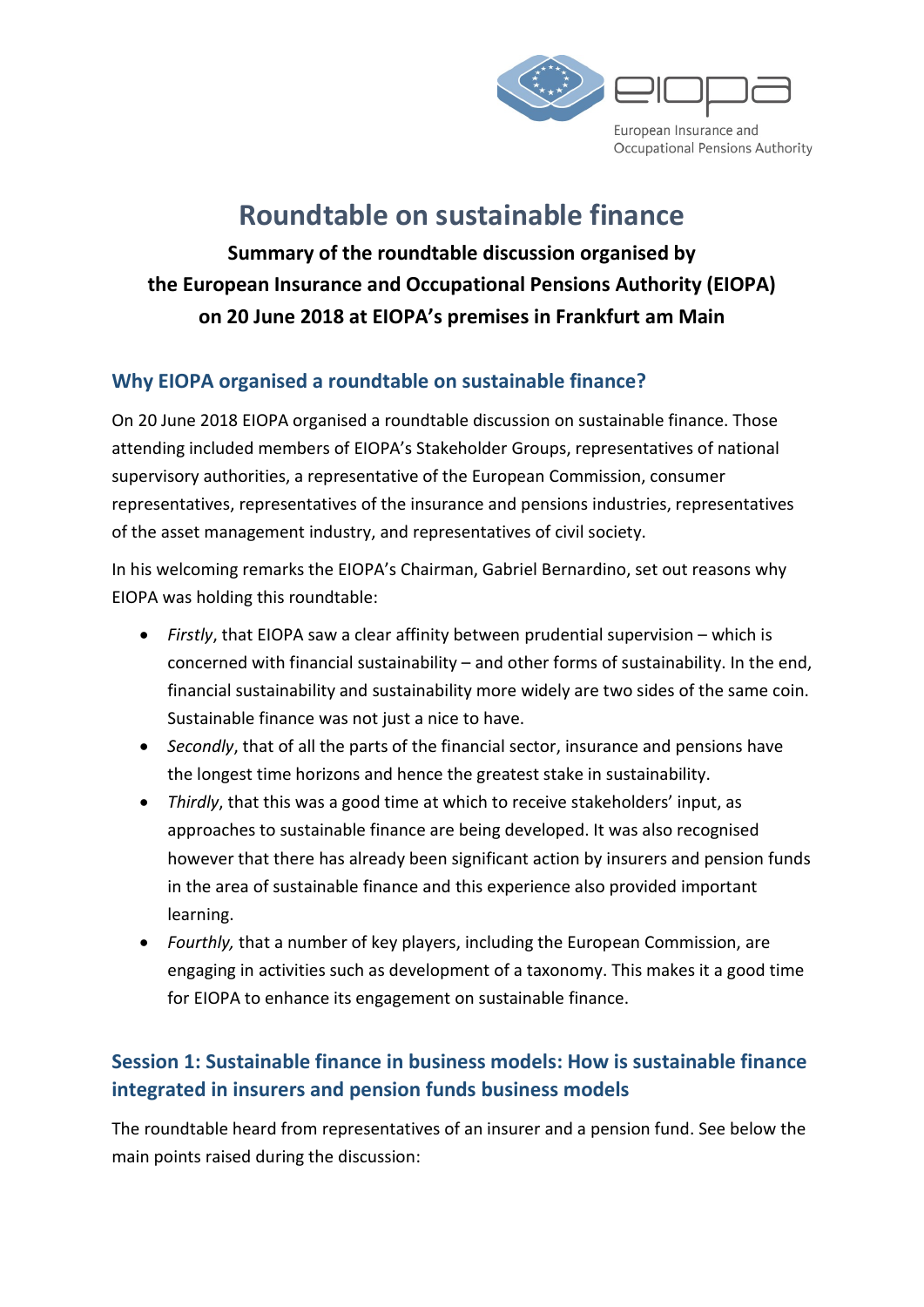- Some insurers and pension funds had been carrying out activity for many years, for example investment in social housing, which would now be described as sustainable.
- There appeared to be diverse attitudes to sustainability issues in different countries within Europe, for example in the extent to which sustainable finance was prioritised by supervisors.
- On whether there was a trade-off between sustainable assets and return on investments, there were also different perceptions about whether this was an issue for institutional investors.
- There was sometimes a lack of clarity about responsibility for sustainability issues in the chain starting with the consumer via the asset manager to the institutional investor. From the perspective of the institutional investor, engagement with asset managers was needed.
- The exclusion of investments in certain sorts of business, for example coal, should be regarded as a spectrum rather than a binary choice between inclusion and exclusion. The distinctions between different types of business were often quite subtle.

### Session 2: Sustainable finance plans: Priorities and expectations in the light of the European Commission's Action Plan

The roundtable heard from a representative of the European Commission, and then from a consumer representative and a representative of the asset management industry. See below the main points raised during the discussion:

- A general welcome for the development by the European Commission of a taxonomy. It was evident however that there were different interpretations of what was desired from the taxonomy. For some, it was important that any taxonomy preserved existing flexibilities of approach and included existing investments regarded as sustainable; for others it was important that the taxonomy was sufficiently granular to be decisive in what was sustainable or not.
- There were also different views on the European Commission's proposal to begin with a taxonomy in respect of climate change. Some stressed the interconnectedness between the environmental, social and governance aspects of sustainable finance, for example an environmental investment in a country with a poor human rights record should not be regarded as sustainable. Moreover, it would be costly for asset managers and others to adapt to repeated iterations of the taxonomy rather than a single change. On the other hand it was recognised that in practical terms it made sense to start with one area rather than attempt wholesale change.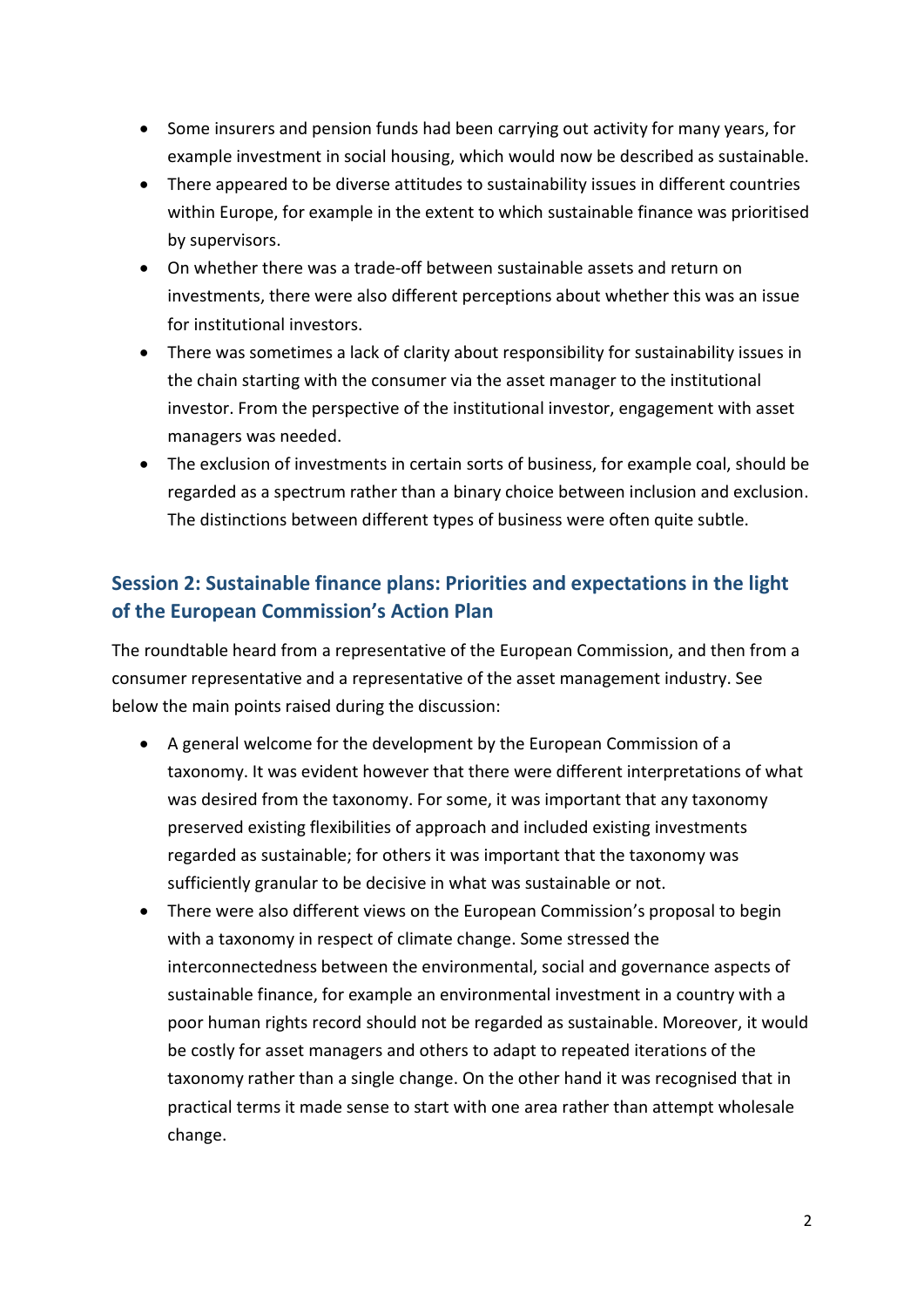One issue raised was whether the European Commission had the ambition to define gradations of sustainability. This was not something which was yet envisaged.

#### Session 3: EIOPA's strategy and next steps: How to integrate sustainable finance principles in the insurance and occupational pensions sectors

The roundtable heard from representatives of a major insurers and reinsurer, and a response by EIOPA staff. See below the main points raised during the discussion:

- Sustainable finance was not a new issue, certainly for a number of insurers.
- Regulation and supervision were very important, but it was not the only factor supporting sustainable finance. One factor which required attention was the supply of sustainable projects.
- Supervisory interventions would cover a range of areas including financial stability, consumer protection, and supervisory convergence. Financial literacy was one potential area for consideration.
- Public disclosure of sustainability practices by different firms was important, rankings and other tools would impact on behaviour.
- Market prices were neither the friend nor the foe of sustainable finance. Market prices were certainly not perfect but it was questionable whether there were any better alternatives.
- Different views were expressed on whether there should be adjustments to capital charges for sustainable investments.